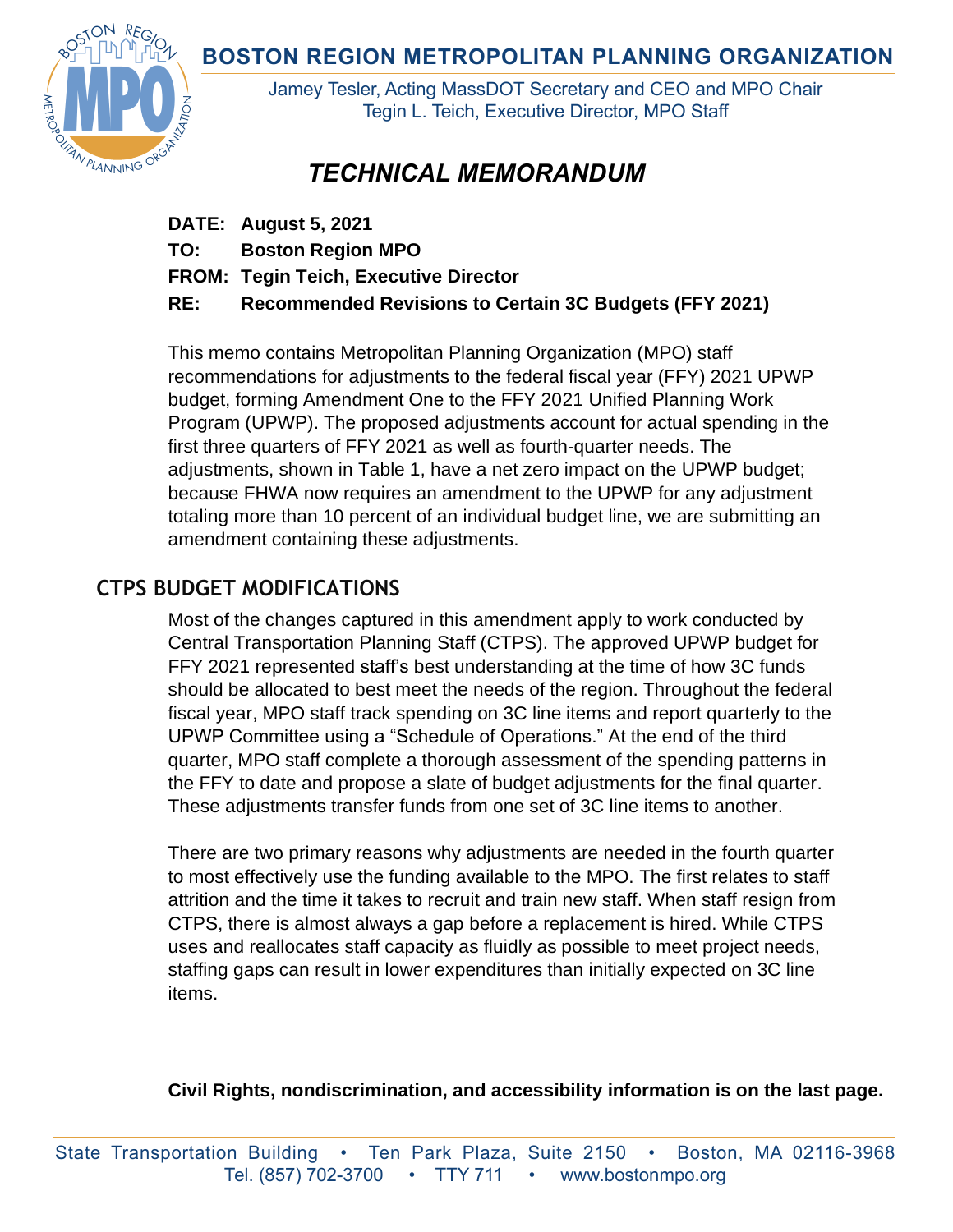In addition to staffing gaps, project or line-item needs may evolve after the UPWP is developed. Budget estimates for each project line item are developed in the spring, approximately six months before work commences. This allows the UPWP to be approved in the summer. Once work is in progress, needs or expectations may shift, and MPO staff adapt to such changes. This can affect how much staff time or effort is needed for one project or line item versus another. Especially given that this federal fiscal year also included a significant adjustment to working from home due to COVID-19, adjustments were warranted to better meet current needs.

#### **MAPC BUDGET MODIFICATIONS**

In addition to the changes proposed to the MPO budget for work conducted by CTPS, this amendment includes a minor change to work conducted by the Metropolitan Area Planning Council (MAPC) using UPWP funds programmed in Chapter 7 of the FFY 2021 UPWP. MAPC wishes to move funds *within* a UPWP budget line, Corridor/Subarea Planning Studies (MAPC1). This budget line contains several subtasks. MAPC requests to move \$33,582 from *Transit Station Area Parking Planning* into *Corridor/Subarea Multimodal Transportation Planning*, for a new total of \$108,582 in this subtask. The *Transit Station Area Parking Planning* subtask will be zeroed out. This modification will support studies in the Three Rivers Interlocal Council and South Shore Coalition subregions that can use these funds, especially the South Shore Last Mile Study that will help the subregion identify opportunities to connect workers and tourists to employment and recreational areas from the Red Line, Regional Rail stations, and ferry terminals. Because this modification does not change the topline number for a UPWP task, it is not captured in Table 1 and does not change any budget tables within the document itself.

### **CONCLUSION AND REQUESTED ACTION**

Thank you for your time in reviewing these recommended adjustments. MPO staff would be happy to discuss and to answer any questions from members. After a discussion, we hope you will agree with these recommended adjustments. We request you then vote to release Amendment One to the FFY 2021 UPWP for public comment. Given the schedule of upcoming MPO meetings, we also request that you vote to shorten the public comment period from its standard 30 days to 21.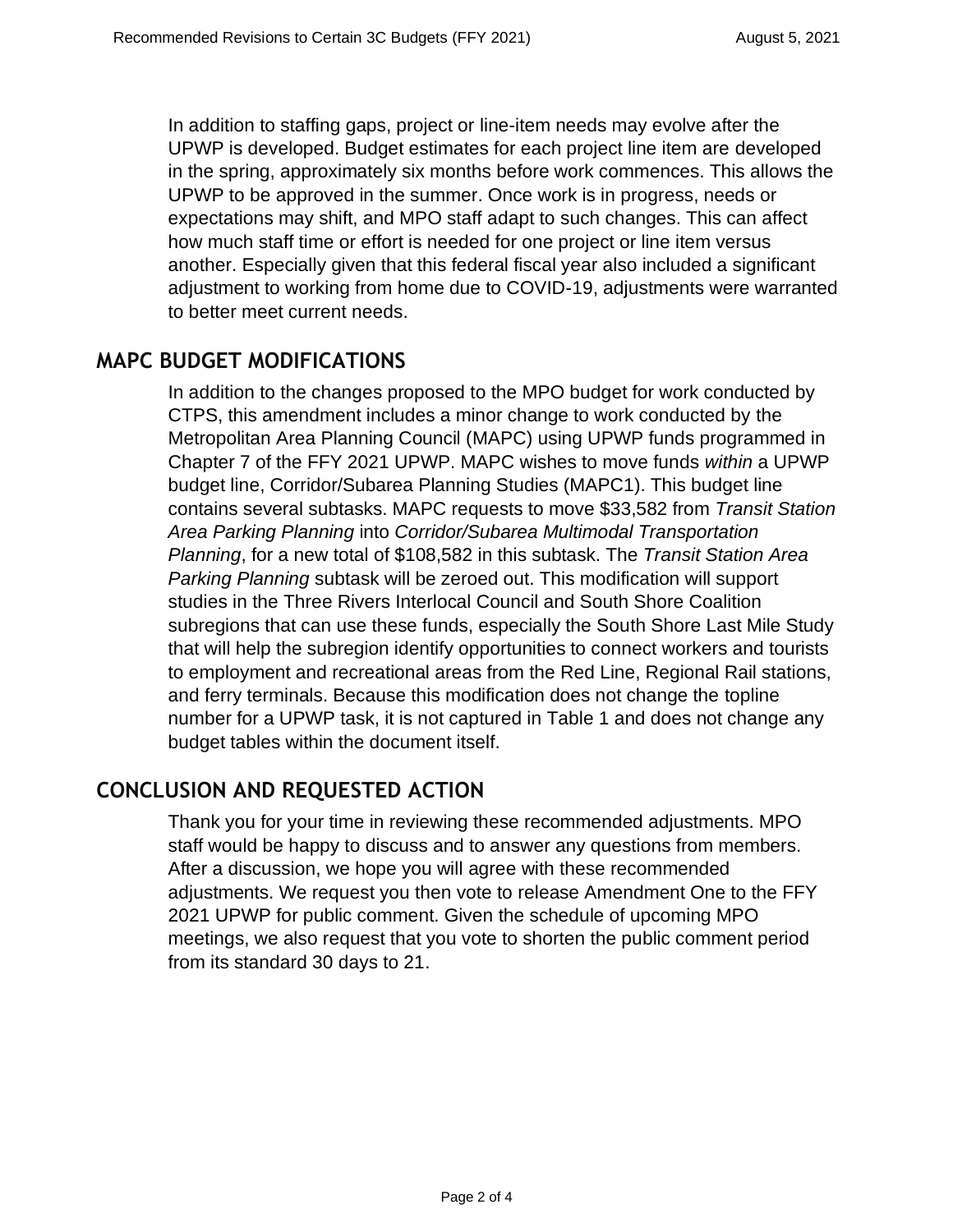#### **Table 1 FFY 2021 UPWP Proposed Budget Adjustments**

|                        |                                                        |                | Programmed      |                        |                                 |                                                                                                                                                                                                    |
|------------------------|--------------------------------------------------------|----------------|-----------------|------------------------|---------------------------------|----------------------------------------------------------------------------------------------------------------------------------------------------------------------------------------------------|
| Project Number Project |                                                        | <b>Type</b>    | FFY 2021 Budget | <b>Proposed Change</b> | <b>Proposed Budget Comments</b> |                                                                                                                                                                                                    |
|                        | Addressing Safety, Mobility, and Access on Subregional |                |                 |                        |                                 |                                                                                                                                                                                                    |
| 13421                  | Priority Roadways (FFY 2021)                           | Discrete study | \$127,900       | (\$28,800)             | \$99,100                        | Study will be completed in FFY 2022 because of COVID-19-related delays to other work.                                                                                                              |
|                        | Addressing Priority Corridors from the LRTP Needs      |                |                 |                        |                                 |                                                                                                                                                                                                    |
| 13521                  | Assessment (FFY 2021)                                  | Discrete study | \$137,000       | (\$27,000)             | \$110,000                       | Study will be completed in FFY 2022 because of COVID-19-related delays to other work.                                                                                                              |
|                        | Low-Cost Improvements to Express-Highway               |                |                 |                        |                                 |                                                                                                                                                                                                    |
| 13621                  | Bottlenecks (FFY 2021)                                 | Discrete study | \$64,500        | (\$22,500)             | \$42,000                        | Study will be completed in FFY 2022 because of COVID-19-related delays to other work.                                                                                                              |
| 13305                  | Intersection Improvement Program                       | Discrete study | \$75,000        | (\$18,500)             | \$56,500                        | Study will be completed in FFY 2022 because of COVID-19-related delays to other work.                                                                                                              |
| 2321                   | Roadway Safety Audits                                  | Ongoing        | \$13,740        | (\$6,000)              | \$7,740                         | Fewer road safety audits were conducted this year due to COVID-19.                                                                                                                                 |
|                        |                                                        |                |                 |                        |                                 | Reassigned staff responsibilities to accommodate staff leave and to prepare for transition in                                                                                                      |
| 8821                   | Performance-Based Planning                             | Ongoing        | \$153,570       | (\$43,700)             | \$109,870                       | responsibilities due to staff retirement.                                                                                                                                                          |
| 8121                   | Long-Range Transportation Plan                         | Ongoing        | \$324,120       | (\$48,000)             | \$276,120                       | Reassigned staff to cover for staff on leave.                                                                                                                                                      |
| 8521                   | <b>Transportation Equity Program</b>                   | Ongoing        | \$174,100       | (\$34,000)             | \$140,100                       | Insufficient opportunity to spend programmed funds.                                                                                                                                                |
| 5021                   | Data Resources Management                              | Ongoing        | \$320,100       | (\$52,000)             | \$268,100                       | Reassigned staff to other projects.                                                                                                                                                                |
|                        |                                                        |                |                 |                        |                                 | Developing the modeling roadmap following specification of the FFY 2021 budget and new recognition                                                                                                 |
|                        |                                                        |                |                 |                        |                                 | of modeling work.                                                                                                                                                                                  |
|                        |                                                        |                |                 |                        |                                 | Conducting research into the model response to different trip rates due to changing travel behavior                                                                                                |
|                        |                                                        |                |                 |                        |                                 | during/post pandemic.                                                                                                                                                                              |
| 7121                   | Regional Model Enhancement                             | Ongoing        | \$875,370       | \$52,000               | \$927,370                       | Capturing institutional knowledge ahead of staff retirement.<br>Advancing work to support the 2023 LRTP.                                                                                           |
|                        |                                                        |                |                 |                        |                                 |                                                                                                                                                                                                    |
|                        |                                                        |                |                 |                        |                                 | EPA released the new MOVES AQ model, which required the development of new inputs and the<br>adjustment of processing procedures. Staff ran into issues running the new model and had to work with |
| 8421                   | <b>Air Quality Conformity</b>                          | Ongoing        | \$34,690        | \$20,000               | \$54,690                        | FHWA and EPA to resolve problems.                                                                                                                                                                  |
|                        |                                                        |                |                 |                        |                                 | Staffing changes to accomodate staff on leave. New MPO TIP Ad Hoc committee established, requiring                                                                                                 |
| 9121                   | Support to the MPO and its Committees                  | Ongoing        | \$229,920       | \$75,000               | \$304,920                       | more staff coordination and support under this program.                                                                                                                                            |
| 9221                   | <b>MPO General Graphiics</b>                           | Ongoing        | \$85,290        | \$10,000               | \$95,290                        | Remote meetings because of COVID-19 required additional work.                                                                                                                                      |
| 3121                   | Provision of Accessible Formats                        | Ongoing        | \$102,040       | \$8,000                | \$110,040                       | Due to additional work on surveying staff, incorporating input, adjusting templates.                                                                                                               |
| 2221                   | Freight Planning                                       | Ongoing        | \$68,340        | \$15,000               | \$83,340                        | Project manager has available time to conduct additional freight-related activities in FFY 2021.                                                                                                   |
|                        | Addressing Safety, Mobility, and Access on Subregional |                |                 |                        |                                 |                                                                                                                                                                                                    |
| 13420                  | Priority Roadways (FFY 2020)                           | Discrete study | \$13,400        | \$30,000               | \$43,400                        | Traffic counts for study were delayed due to COVID-19, extending study into FFY 2021.                                                                                                              |
|                        | Exploring Resilience in MPO-funded Corridor and        |                |                 |                        |                                 |                                                                                                                                                                                                    |
| 13299                  | <b>Intersection Studies</b>                            | Discrete study | \$960           | \$19,000               | \$19,960                        | Study was delayed due to COVID-19 and unavailability of key data from outside of CTPS.                                                                                                             |
|                        | Locations with High Bicycle and Pedestrian Crash       |                |                 |                        |                                 |                                                                                                                                                                                                    |
| 13293                  | Rates                                                  | Discrete study | \$960           | \$8,700                | \$9,660                         | Traffic counts for study were delayed due to COVID-19, extending study into FFY 2021.                                                                                                              |
|                        | Addressing Priority Corridors from the LRTP Needs      |                |                 |                        |                                 |                                                                                                                                                                                                    |
| 13520                  | Assessment (FFY 2020)                                  | Discrete study | \$13,400        | \$26,600               | \$40,000                        | Traffic counts for study were delayed due to COVID-19, extending study into FFY 2021.                                                                                                              |
|                        | Safety and Operations Analyses at Selected             |                |                 |                        |                                 |                                                                                                                                                                                                    |
| 13720                  | Intersections (FFY 2020)                               | Discrete study | \$7,420         | \$16,200               | \$23,620                        | Traffic counts for study were delayed due to COVID-19, extending study into FFY 2021.                                                                                                              |
| <b>Total</b>           |                                                        |                | \$2,821,820     | \$0                    | \$2,821,820                     |                                                                                                                                                                                                    |

EPA = Environmental Protection Agency. FFY = Federal fiscal year. FHWA = Federal Highway Administration. LRTP = Long-Range Transportation Plan. MPO = Metropolitan Planning Organization. TIP = Transportation Improvement Pro